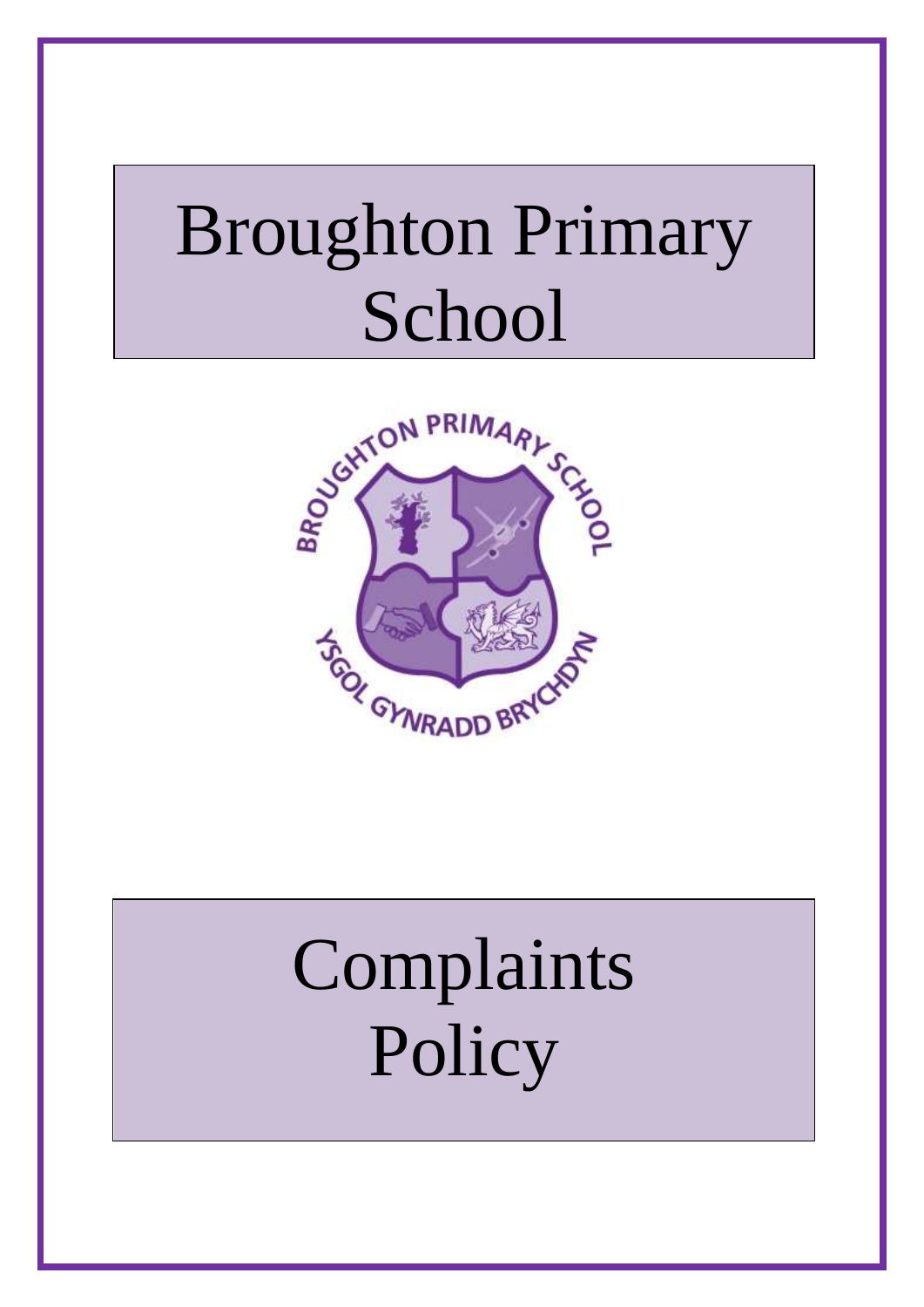# **COMPLAINTS POLICY**

#### **Introduction:**

The majority of issues raised by parents, the community or pupils, are concerns rather than complaints. Broughton Primary School is committed to taking concerns seriously, at the earliest stage, in the hope of keeping the number of formal complaints to a minimum and without needing formal procedures. However, depending on the nature of the complaint, you may wish or be asked to follow the school's formal complaints procedure. For the school to be able to investigate a complaint, it needs to be made within one year of the incident occurring. If a complaint is older than a year it will not be investigated.

The prime aim of the School's policy is to resolve the complaint as fairly and speedily as possible. Formal complaints will be dealt with in a sensitive, impartial and confidential manner. Malicious complaints may incur appropriate action by the school.

The following details outline the stages that can be used to resolve complaints.

#### **Broughton Primary School Policy has four main stages.**

In summary they are as follows: -

- Stage 1 A concern is raised informally with a staff member.
	- Stage 2 Formal complaint is heard by the Foundation Phase Manager / Keystage 2 Asissitant Headteacher as appropriate..
- Stage 3 Complaint is heard by Headteacher.
- Stage 4 Complaint is heard by Governing Body's Complaints Appeal Panel.

#### **Stage 1 – Raising a concern**

Concerns can be raised with the school at any time and will often generate an immediate response, which will resolve the concern. The school requests that parents make their first contact the class teacher,. On some occasions the concern raised may require investigation, or discussion with others, in which case you will receive an informal but informed response within a day or two. The vast majority of concerns will be satisfactorily dealt with in this way. However, if you are not satisfied with the result at stage 1, please write to or call the school within 10 school working days and state what you would like the school to do. The school will then look at your complaint at the next stage.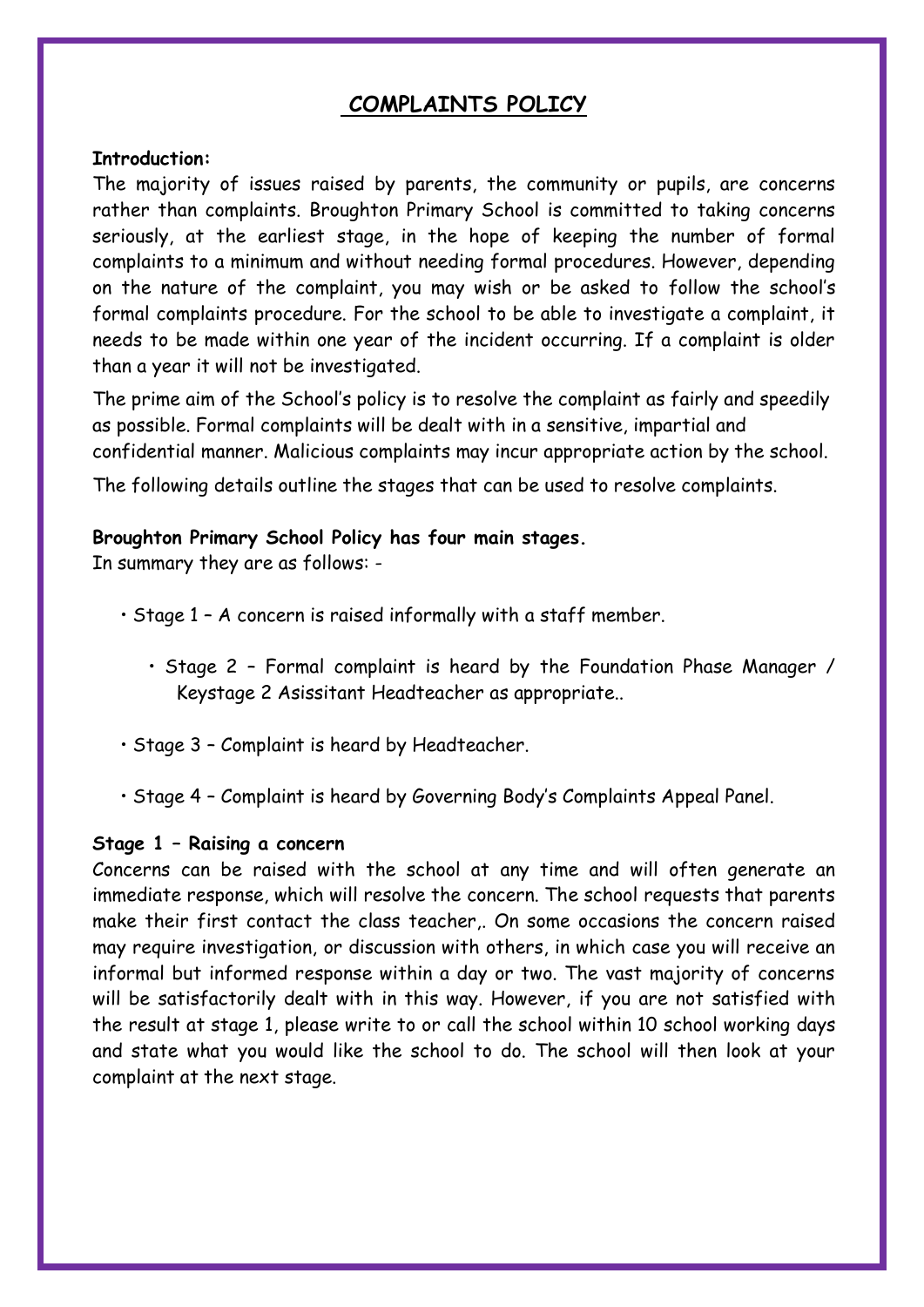**Stage 2 – Complaint heard by the** Foundation Phase Manager / Keystage 2 Assistant Head teacher or Headteacher as the concern deems appropriate

Formal complaints shall be put in writing and addressed to the Headteacher. The complaint will be logged, including the date it was received. The school will normally acknowledge receipt of the complaint within 2 school working days of receiving it. In many cases this response will also report on the action the school has taken to resolve the issue. Alternatively, a meeting may be convened to discuss the matter further. This meeting will normally take place within 10 school working days. The aim will be to resolve the matter as speedily as possible. However, if you are not satisfied with the result at stage 2 please write to or call the school within 10 school working days of getting our response. You will need to tell the school why you are still not satisfied and what you would like the school to do.

### **Stage 3 – Complaint heard by Headteacher**

If the matter has not been resolved at Stage 2, the Headteacher will arrange for a further investigation. Following the investigation, the Headteacher will normally give a written response within 10 school working days. If you are dissatisfied with the result at stage 3, you will need to let the school know within 10 school working days of getting the response.

### **Stage 4 – Complaint heard by the Governing Body's Complaints Appeal Panel**

If the matter has still not been resolved at Stage 3, then you will need to write to the Chair of Governors giving details of the complaint. The Chair or a nominated Governor will convene a complaints panel. The hearing will normally take place within 10 school working days of the receipt of the written request for Stage 4 investigation.

The aim of the Appeal panel hearing is to impartially resolve the complaint and to achieve reconciliation between the school and the complainant. All parties will be notified of the Panel's decision in writing within three school working days after the date of the hearing. The letter will also contain what you need to do if you wish to take the matter further.

 **N.B.** In cases where the matter concerns the conduct of the Headteacher, the Headteacher and Chair of Governors will be informed of the complaint. The Chair of Governors will arrange for the matter to be investigated. In cases where the matter concerns the conduct of a member of the Governing Body the member will be informed of the complaint.

## **The Governors appeal hearing is the last school-based stage of the complaints process.**

For further advice and guidance about the school's Complaints Procedure please contact Flintshire County Council.